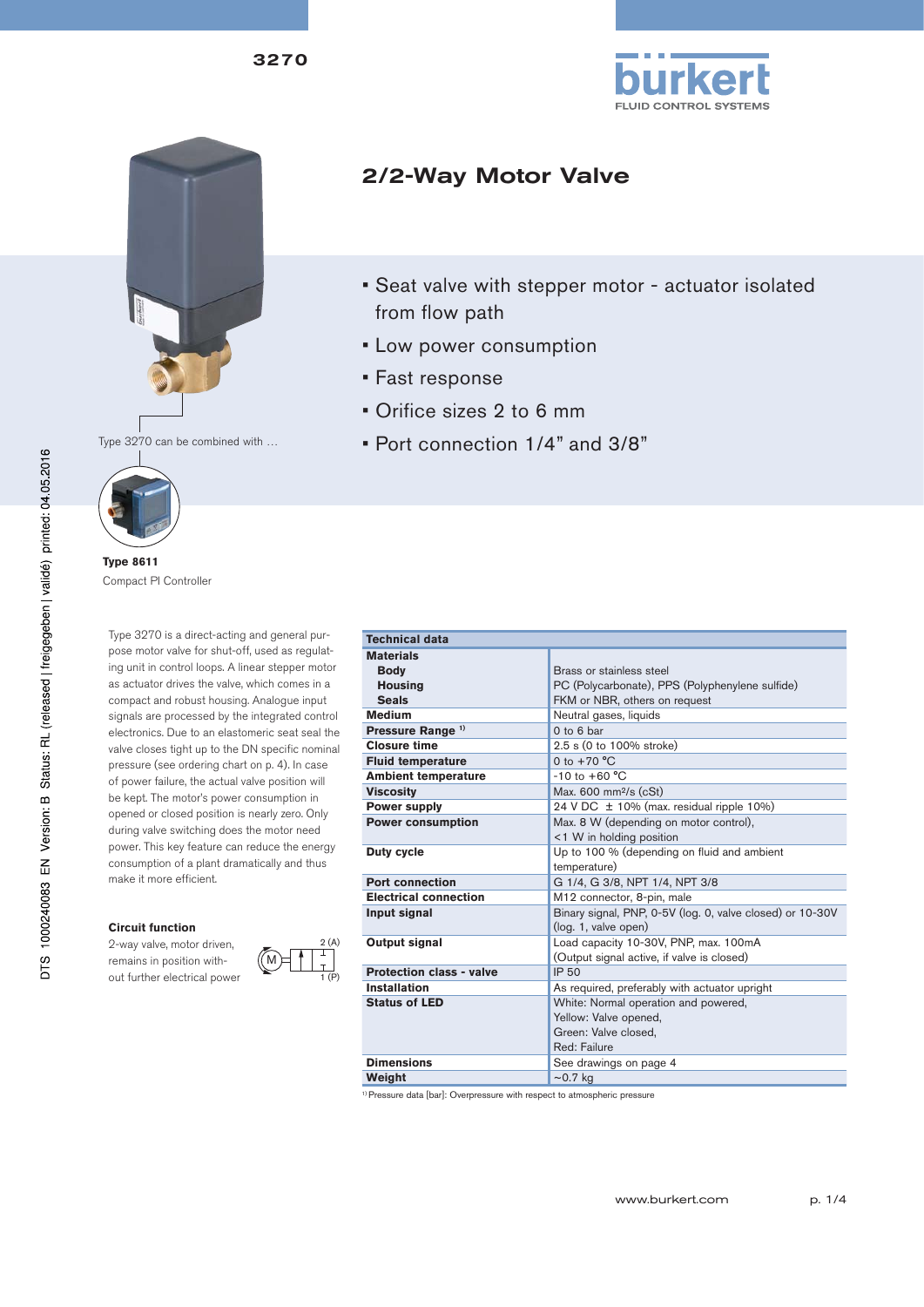

## Duty Cycle Derating Curve

3270

For motor valves it is essential to know the duty cycle during operation. Self-heating of the motor limits the maximum duty cycle. High ambient temperatures amplify the risk of damage due to overheating. The diagram below shows the suggested duty cycles dependent on the ambient temperature. Running the motor valve in the power saving mode (lower actuator force) allows higher duty cycles. The motor is optimized for the valve function regarding dimensions, power consumption and costs.

**Note**: Operating the valve beyond the suggested duty cycles leads to a drastically reduced lifetime of the valve.



### **Materials**

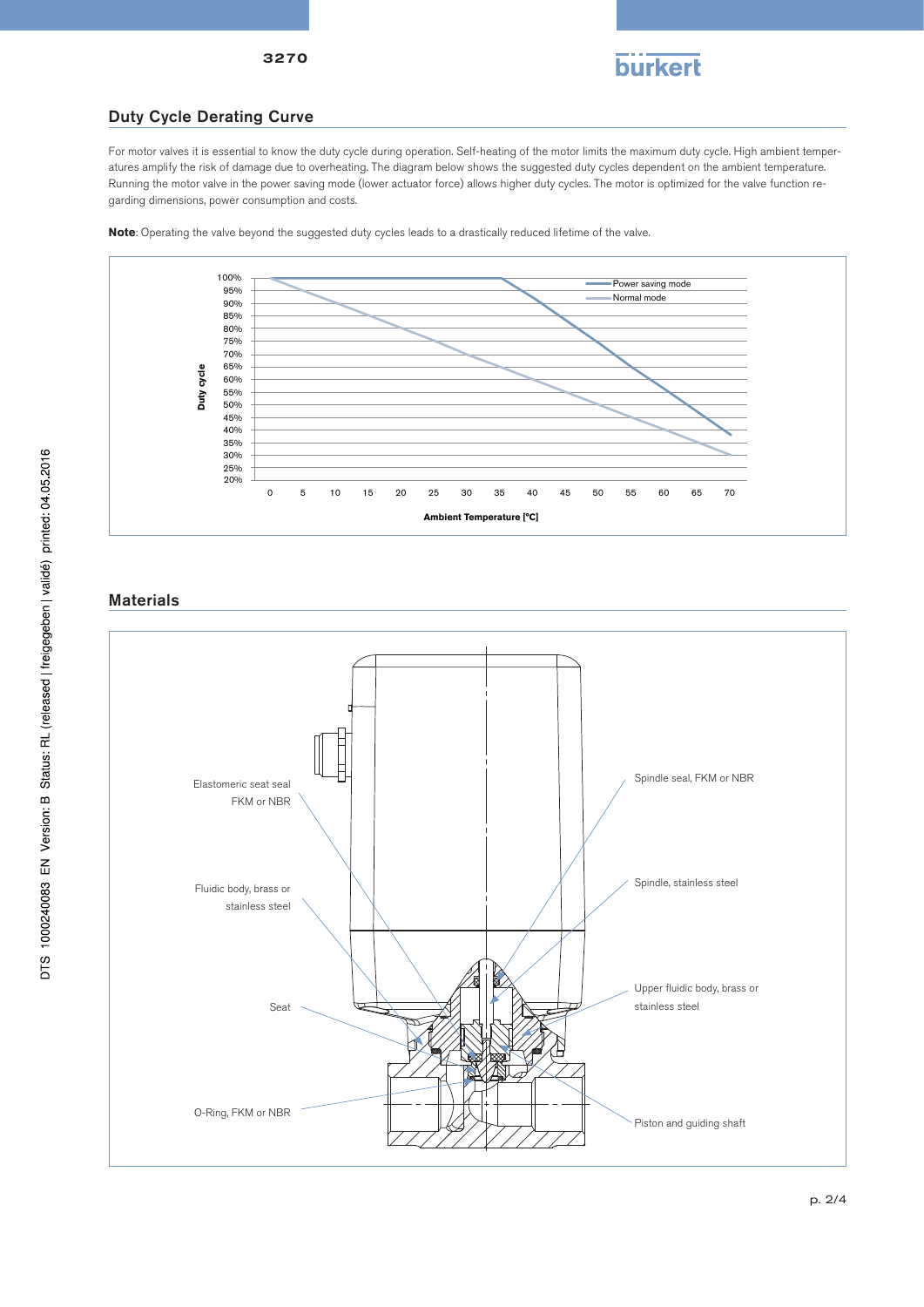p. 3/4



| A   | в    | c  | D                | Е    | F     | G  |
|-----|------|----|------------------|------|-------|----|
|     |      | 12 | G <sub>3/8</sub> | 97.4 | 137.2 | 12 |
| 6   | 10.3 |    | <b>NPT 3/8</b>   | 97.4 | 137.2 | 12 |
|     |      | 12 | G <sub>1/4</sub> | 96.4 | 134.2 | 10 |
| 5.8 | 10   |    | <b>NPT 1/4</b>   | 96.4 | 134.2 | 10 |
|     |      |    |                  |      |       |    |

**burkert**